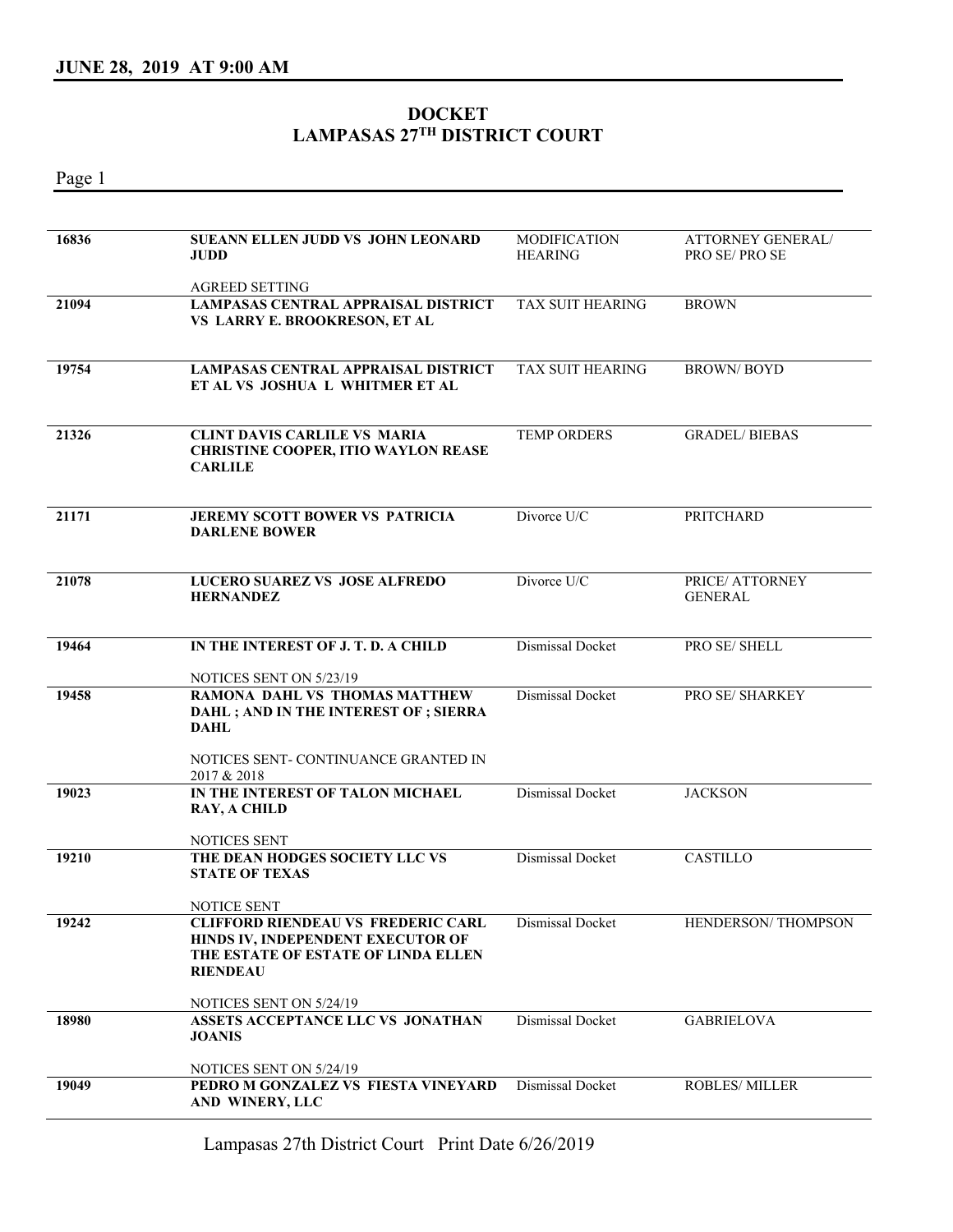## **DOCKET LAMPASAS 27TH DISTRICT COURT**

Page 2

|       | NOTICES SENT                                                                                                                                                                            |                     |                                          |
|-------|-----------------------------------------------------------------------------------------------------------------------------------------------------------------------------------------|---------------------|------------------------------------------|
| 18618 | JAMES MICHAEL SMITH VS SCOTT T.<br><b>HIGHTOWER</b> ; STACY PAULY                                                                                                                       | Dismissal Docket    | MILLER/DOWDLE                            |
|       | NOTICES SENT 5/28/19                                                                                                                                                                    |                     |                                          |
| 19258 | PORTFOLIO RECOVERY ASSOCIATES LLC,<br>ASSIGNEE OF HSBC VS DEBORAH PIERCE,<br>JUDGMENT DEFENDANT, FIRST STATE<br><b>BANK OF BURNET GARNISHEE</b>                                         | Dismissal Docket    | <b>REGENT</b>                            |
|       |                                                                                                                                                                                         |                     |                                          |
| 19414 | NOTICE SENT 5/28/19<br>SPECIALTY RESTORATION OF TEXAS INC<br><b>VS THOMAS YORK &amp; GINGER YORK</b>                                                                                    | Dismissal Docket    | JOHNSTON/HARRELL/                        |
|       | NOTICE SENT 5/28/19                                                                                                                                                                     |                     |                                          |
| 19363 | PARK WESTERN LEASING INC VS<br><b>EXTRACO BANKS NA</b>                                                                                                                                  | Dismissal Docket    | <b>BARBEE/ FULCHER</b>                   |
|       | NOTICE SENT 5/28/19                                                                                                                                                                     |                     |                                          |
| 18279 | <b>ADOLFO SANTAMARIA VS CHRIS</b><br><b>HARRISON</b>                                                                                                                                    | Dismissal Docket    | ADAMS / ADAMS/<br><b>HARRELL</b>         |
|       | NOTICE SENT 5/28/19                                                                                                                                                                     |                     |                                          |
| 18562 | HEATHER ROMINE AND JASON ROMINE VS<br><b>JANE PICKETT</b>                                                                                                                               | Dismissal Docket    | NUNNELEY-STEPHENS/<br><b>TOGNETTI</b>    |
|       | NOTICE SENT ON 5/28/19                                                                                                                                                                  |                     |                                          |
| 19437 | MARYLIN MAY VS CASEY ALLEN LEWIS                                                                                                                                                        | Dismissal Docket    | <b>CRIVELLI</b>                          |
|       | NOTICES SENT ON 5/28/19                                                                                                                                                                 |                     |                                          |
| 21218 | REVERSE MORTGAGE SOLUTIONS, INC VS<br><b>AURORA ARGO</b>                                                                                                                                | Foreclosure hearing | ZOKAIE/ SMITH                            |
| 20851 | STATE OF TEXAS VS 2004 JEEP CARRYALL;<br>VIN#1J8GX48S64C137643 & JAMES<br><b>HOLBROOK</b>                                                                                               | Forfeiture          | <b>GREENWOOD/ INMAN</b>                  |
|       | NOTICE SENT                                                                                                                                                                             |                     |                                          |
| 21091 | <b>JOSEPH MORRISON   LINDA MORRISON VS</b><br><b>GIRLING HEALTH CARE, INC.   GENTIVA</b><br><b>CERTIFIED HEALTHCARE CORP.  </b><br>KINDRED HEALTHCARE, LLC   BONNIE LOU<br><b>MCGEE</b> | Motion to Compel    | KELLY/ ALVAREZ                           |
|       | AND MTN TO DISMISS/LACK OF CHAP 74                                                                                                                                                      |                     |                                          |
| 20160 | <b>KRYSTAL MATHIS RATLIFF VS BUNION</b><br><b>JACK RATLIFF III AND IN THE INTEREST</b><br>OF: BUNION JACK RATLIFF AND KYLIE<br><b>PAIGE RATLIFF</b>                                     | Motion to Withdraw  | BENNETT/ SAN MIGUEL/<br>ATTORNEY GENERAL |